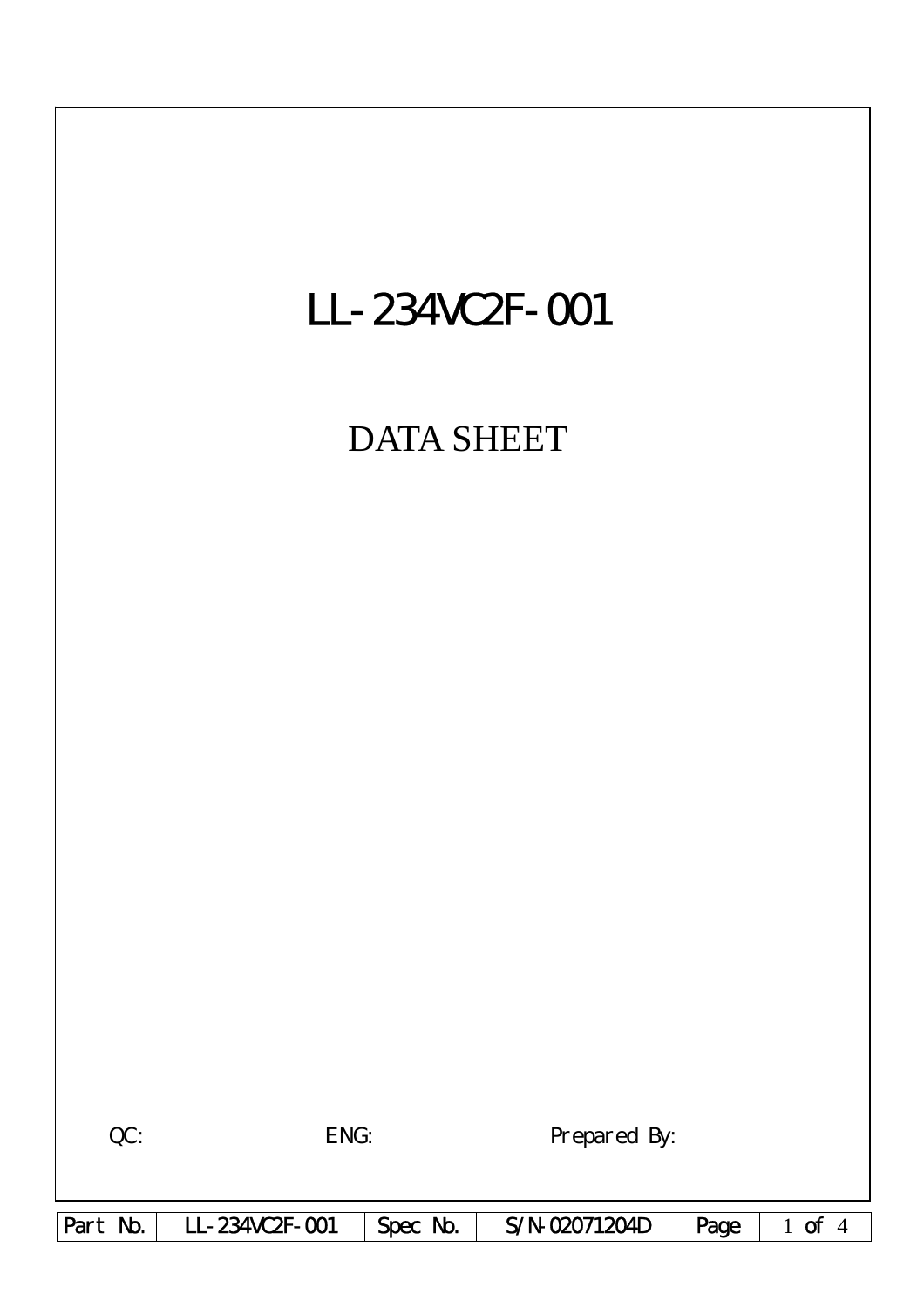## **Features:**

- $\blacklozenge$  High intensity
- ♦ 2x3mm rectangular package
- ♦ Wide viewing angle
- ♦ General purpose leads
- ♦ Reliable and rugged

# **Package Dimensions:**



| Part NO.           | Chip Material | Lens Color | Source Color                 |  |
|--------------------|---------------|------------|------------------------------|--|
| $ LL-234VC2F-001 $ | AlGaInP       |            | Water Clear Super Bright Red |  |

### **Notes:**

- 1. All dimensions are in millimeters (inches).
- 2. Tolerance is ±0.25 mm (.010") unless otherwise noted.
- 3. Protruded resin under flange is 1.0mm(.04") max
- 4. Lead spacing is measured where the leads emerge from the package.
- **5.** Specifications are subject to change without notice.
- **6.** This data-sheet only valid for six months.

|  | Part No.   LL-234VC2F-001   Spec No. |  | S/N-02071204D $\vert$ Page $\vert$ 2 of 4 |  |  |
|--|--------------------------------------|--|-------------------------------------------|--|--|
|--|--------------------------------------|--|-------------------------------------------|--|--|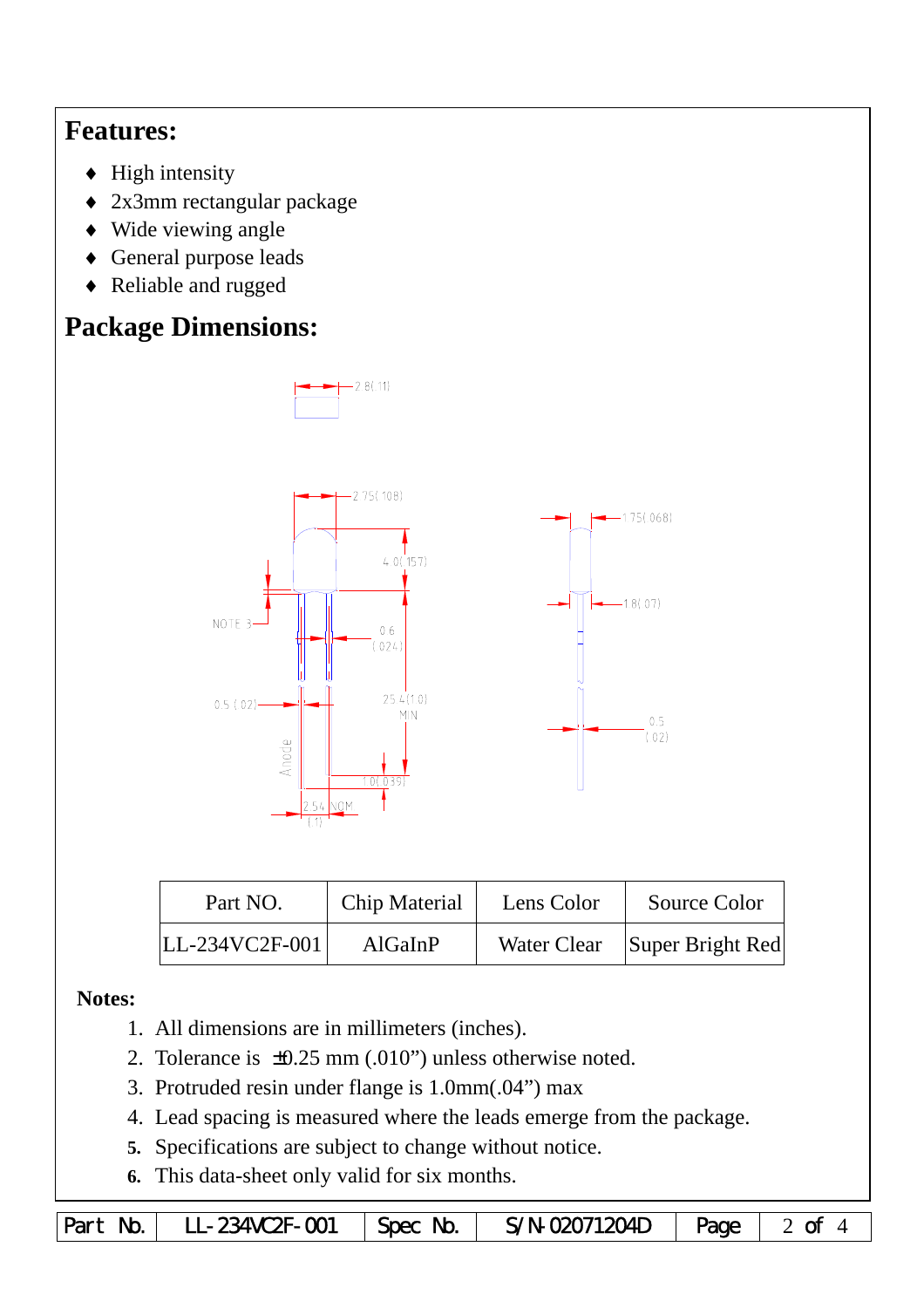| <b>Absolute Maximum Ratings at Ta=25</b> |  |
|------------------------------------------|--|
|                                          |  |

| Parameter                                                    | MAX.                  | Uni t      |
|--------------------------------------------------------------|-----------------------|------------|
| Pover Dissipation                                            | 100                   | mW         |
| Peak Forward Current<br>(1/10 Duty Cycle, 0.1ms Pulse Width) | 100                   | mA         |
| Continuous Forward Current                                   | 35                    | mA         |
| Derating Linear From 50                                      | Q.4                   | $m\lambda$ |
| Reverse Vol tage                                             | 5                     | V          |
| Operating Temperature Range                                  | to $+80$<br>- 40      |            |
| Storage Temperature Range                                    | $-40$ to $+80$        |            |
| Lead Sol dering Temperature<br>4nm(. 157") From Body         | for 5 Seconds<br>260. |            |

#### **Electrical Optical Characteristics at Ta=25**℃

| Parameter                   | Symbol                    | Mn. | Typ. | Max. | Uni t | Test Condition         |
|-----------------------------|---------------------------|-----|------|------|-------|------------------------|
| Luminous Intensity          | $\mathsf{L}_{\mathsf{v}}$ | 90  | 190  | 400  | mcd   | $l_f = 20$ mA (Note 1) |
| Vi ewing Angl e             | $\overline{2}$<br>1/2     | 70  | 80   | 90   | Deg   | (Note 2)               |
| Peak Emission Wavelength    | p                         | 640 | 645  | 650  | nm    | $I_f = 20$ mA          |
| Dominant Wavelength         | $\mathbf d$               | 625 | 630  | 635  | nm    | $l_f = 20$ mA (Note 3) |
| Line Half-Width<br>Spectral |                           | 15  | 20   | 25   | nm    | $I_f = 20$ mA          |
| Forward Voltage             | $V_f$                     | 1.6 | 2.0  | 25   | V     | $I_f = 20$ mA          |
| Reverse Current             | $\mathsf{R}$              |     |      | 100  | μA    | $V_R = 5V$             |

#### Notes:

- 1.Luminous intensity is measured with a light sensor and filter combination that approximates the CIE eye-response curve.
- $2 1/2$  is the off-axis angle at which the luminous intensity is half the axial luminous i ntensity.
- 3.The dominant wavelength ( d) is derived from the CIE chromaticity diagram and represents the single wavelength which defines the color of the device.

Part No. | LL-234VC2F-001 | Spec No. | S/N-02071204D | Page | 3 of 4